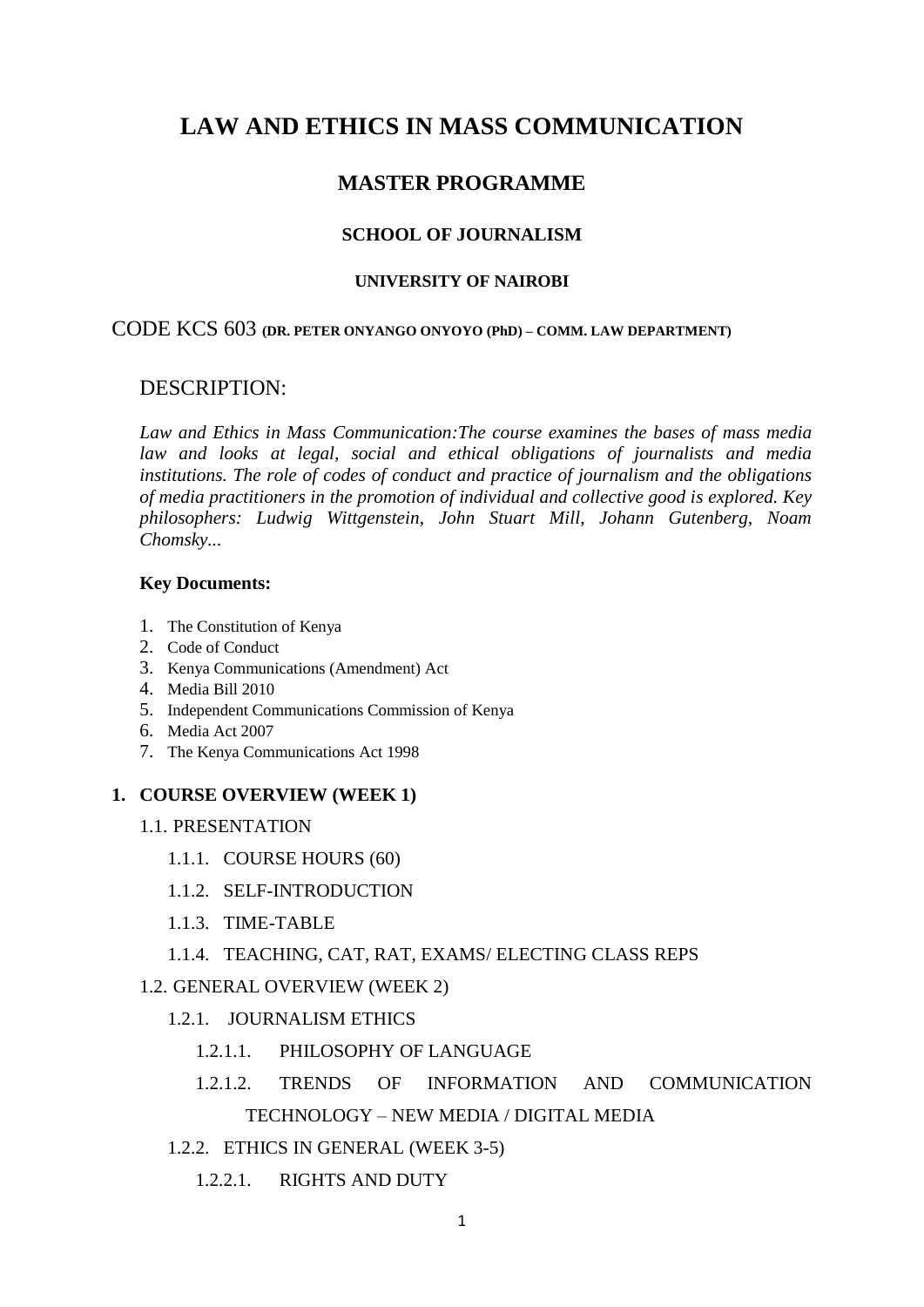- 1.2.2.2. ETHICAL DILEMMA
- 1.2.2.3. DEONTOLOGY
- 1.2.2.4. TELEOLOGY
- 1.2.2.5. UTILITARIANISM
- 1.2.2.6. PROFESSIONAL ETHICS / MEDIA ETHICS
- 1.2.3. WHY ETHICS FOR JOURNALISM? (WEEK 6)
- 1.2.4. MEDIA AND THE ARMED CONFLICTS
- 1.2.5. SUGGESTED READINGS

### **2. MEDIA LAW AND ITS TENETS (WEEK 7-8)**

- 2.1.1. LAW IN GENERAL
	- 2.1.1.1. THEORY OF THE FREEDOM OF EXPRESSION
	- 2.1.1.2. CONSTITUTIONAL RIGHTS & FREEDOM OF MEDIA AND LIMITS
	- 2.1.1.3. REGULATED MEDIA / UNREGULATED MEDIA
	- 2.1.1.4. GOVERNMENT RESTRICTING CIVIL RIGHTS
	- 2.1.1.5. MEDIA LAW & ITS SOURCES
		- 2.1.1.5.1. THE CONSTITUTION OF KENYA
		- 2.1.1.5.2. LEGISLATION / STATUTES (THE MEDIA ACT & KENYA COMMUNICATION ACT; MEDIA BILL 2010;)
		- 2.1.1.5.3. ENGLISH COMMON LAW
		- 2.1.1.5.4. JURISPRUDENCE
		- 2.1.1.5.5. GENERAL PRINCIPLES OF THE INTERNATIONAL LAW – HUMAN RIGHTS LAW – FREEDOM OF EXPRESSION
		- 2.1.1.5.6. CUSTOMARY INTERNATIONAL LAW ON JOURNALISM
		- 2.1.1.5.7. JUDICIAL AUTHORITIES
		- 2.1.1.5.8. SOME ACTS OF PARLIAMENT FROM ENGLAND & INDIA
		- 2.1.1.5.9. AFRICAN CUSTOMARY LAW
	- 2.1.1.6. CONSTITUTIONAL ORGANS
		- 2.1.1.6.1. THE EXECUTIVE LAW ENFORCER
		- 2.1.1.6.2. THE LEGISLATURE LAW ENACTING BODY (MAKING, AMENDING & UNMAKING THE LAW)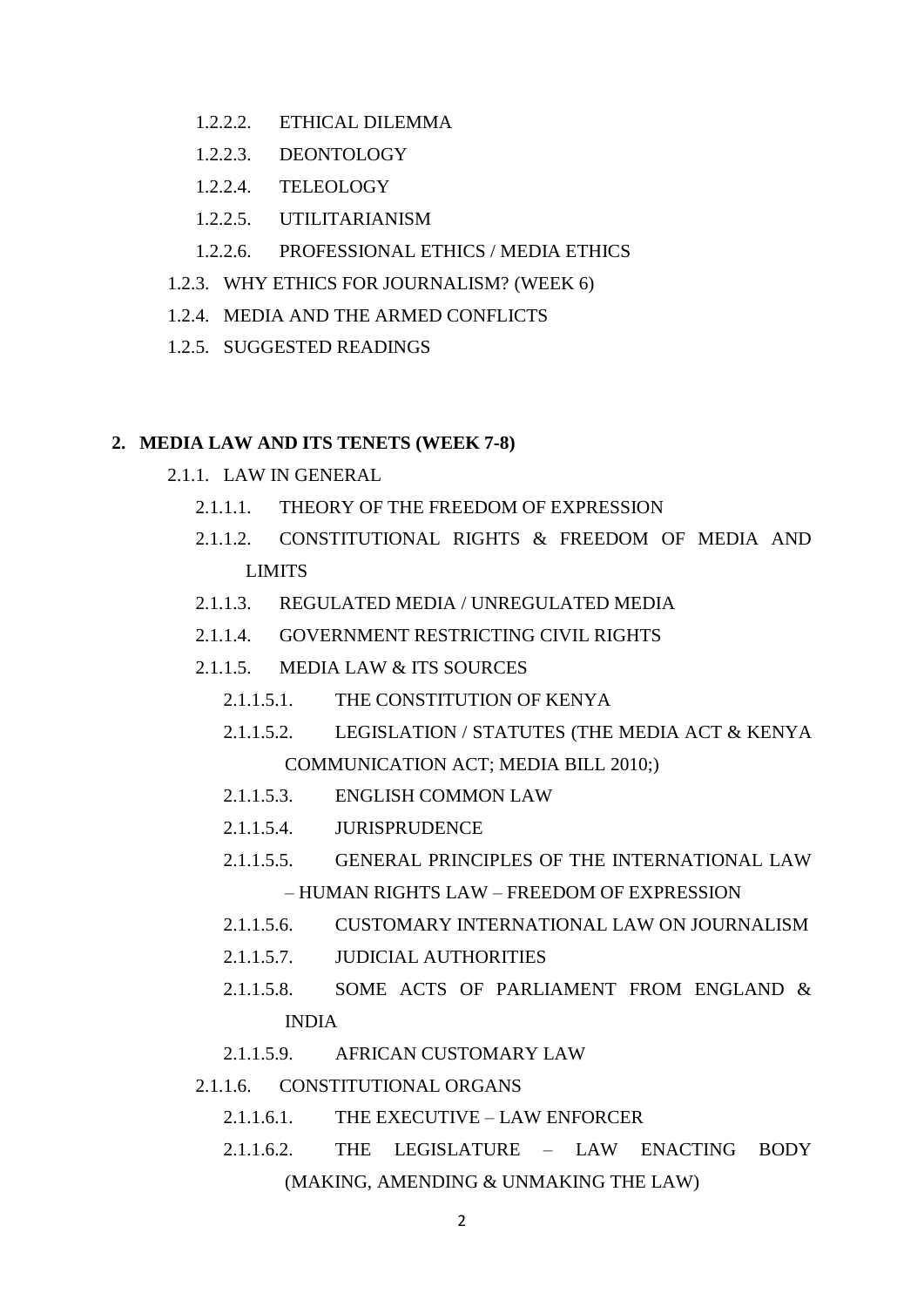# 2.1.1.6.3. THE JUDICIARY – LAW INTERPRETER & ENFORCER (ADMINISTRATION OF JUSTICE) (WEEK 9-10)

- 2.1.1.7. JUDICIAL PROCESS & SYSTEM IN KENYA
- 2.1.1.8. CASE LAW
- 2.1.1.9.
- 2.1.2. LAW OF TORT (WEEK 11)
	- 2.1.2.1. DEFAMATION & THE LAW
	- 2.1.2.2. LIBEL & SLANDER
	- 2.1.2.3. INTELLECTUAL PROPERTY / COPYRIGHT / PLAGIARISM
- 2.1.3. FREE SPEECH & DEFAMATION
- 2.1.4. THE CONCEPT OF PUBLIC INTEREST
- 2.1.5. THE CONCEPT OF THE DUTY OF CARE
- 2.1.6. REGULATORY AUTHORITY OF THE ICT IN KENYA
- 2.1.7. COMMUNICATIONS AUTHORITY OF KENYA (AMMENDMENT ACTS) / REGULATORY AUTHORITY
	- 2.1.7.1. STATE CONTROL
	- 2.1.7.2. FREEDOM OF EXPRESSION / OPINION
	- 2.1.7.3. BILL OF RIGHTS
	- 2.1.7.4. READINGS OF JOURNALS ON THE SAME

## **3. WHAT IS ETHICS? DUTIES / OBLIGATIONS/ LIABILITY (WEEK 12)**

- 4. THE ROLE OF CODE OF CONDUCT (SUMMUM BONUM)
- 5. UBUNTU PRINCIPLE OF THE AFRICAN MEDIA ETHICS
	- 5.1.1. CODE OF CONDUCT / CODE OF ETHICS / PRINCIPLES
	- 5.1.2. CORPORATE SOCIAL RESPONSIBILITY (CSR)
	- 5.1.3. PROFESSIONAL ETHICS FOR JOURNALISTS
	- 5.1.4. DUTY OF CARE / COMMUNITY ABOVE INDIVIDUAL RIGHTS
	- 5.1.5. WESTERN CIVILIZATION AND INDIVIDUAL RIGHTS

## 6. **THE KENYA COMMUNICATIONS ACT 1998 (WEEK 13-14**)

- 6.1. CRITICAL ANALYSIS OF THE ACT
	- 6.1.1. CONSTITUTIONALITY OF THE ACT
	- 6.1.2. CONFORMITY WITH HUMAN RIGHTS PRINCIPLES
- 7. CASE STUDY OF SOME LEGAL PROBLEMS INVOLVING MASS COMMUNICATION IN KENYA
	- 7.1. DIGITAL MEDIA AND ITS NEW CHALLENGES